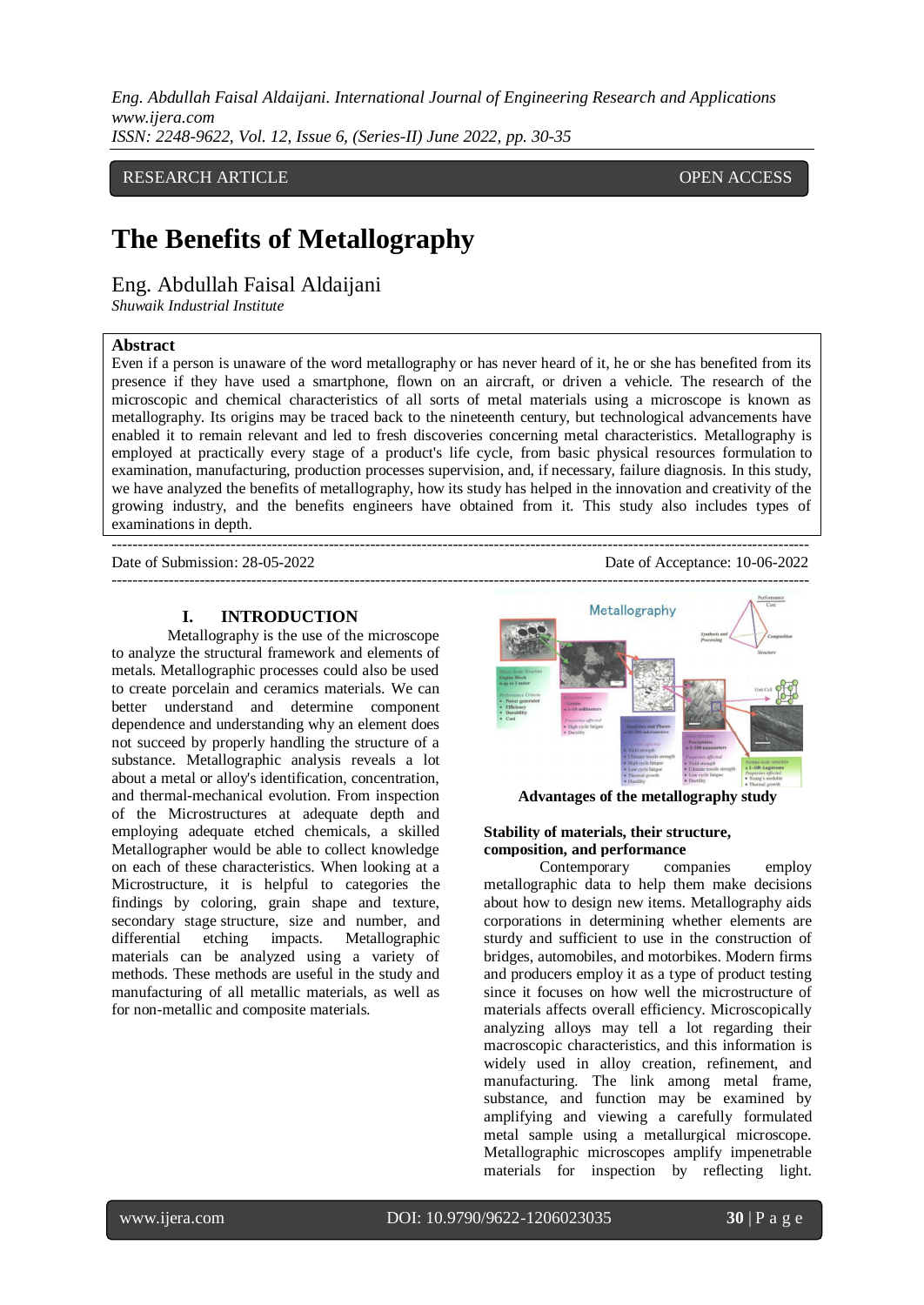Metallography can detect the inspection technique and field of view and change the condition autonomously.

Metallography investigates the macro and microstructure of metallic materials by looking at them with the human eye or by using polarized optical microscopes, and also modifications inside the thermodynamics, thermal, electrostatic, electrical, as well as other physical attributes of a metal as a feature of adjustments in its framework (Fakić et al., 2018). Furthermore, the microstructure is studied using X-ray scattering photography. The analysis of construction is required to determine the link connecting properties and microstructure, and the construction of structure development concepts is required to anticipate the characteristics of different alloys concerning the relation.

The form and concentration of massive grains, the overall existence and range of different metal flaws, and the dispersion of contaminants and nonmetals elements all contribute to the macrostructure. The form, size, relative quantity, and reciprocal configuration of crystalline of different stages or their homogenous collections constitute the microstructure of a metallic substance. The particular grain's base layer is dictated by the distribution of misalignments as well as other interlayer imperfections. Along with an examination of the concepts of frameworks, metallography investigates the circumstances and reasons of metallic structure formation during crystallization, plastic distortion, and recrystallization, which results in variability in heterogeneous substances' characteristics (Humphreys, 1999).



#### **Better performance and product reliability**

Metallography helps verify that the correct metal is utilized in critical applications such as automobiles, aircraft, and gadgets. It is also important for assisting with the creation of novel materials. Dozens of standardized compositions are already offered, with several under production as the need for stronger and lighter metals grow. The function of material could be properly understood by investigating and measuring its microstructure. As a result, metallography is employed at practically every phase of a product's life cycle, from basic material formulation to examination, manufacturing, production processes management, and, if necessary, fault diagnosis. The concepts of metallography aid in the production of reliable products.

Microscopy examination of materials assesses the substance's texture and composition, and its use might help you with quality management. Metals require microscopy investigation to ensure their consistency and purity. The assessment of a substance's metallographic microstructure assists in identifying whether the element has already been treated appropriately and is thus an important step in assessing manufacturing dependability and/or evaluating why a substance collapsed. Recording, subdividing, hanging, coarse processing, refined grinding, cleaning, etching, and inspection are the main procedures in metallographic specimen processing.

#### **Research and industrial practice**

Metallography is useful both in academic and practical applications. Light microscopy has historically always been the fundamental basis for viewing the structure of stages developed during production plants, such as stabilization and thermal treatment, as well as distortion of plastic and melting. Examination, both light and electron are also essential for determining the reasons for element and equipment breakdowns in operation. The dimensions and morphology of particles in single-phase materials, its framework of materials having more transition, like steel, the impacts of deflection, spalling, and thermomechanical are all micro-structural components visible in photomicrographs taken with light microscopy.

The dimensions of precipitates, configurational variations, microporosity, weathering, density and texture of surface treatments, and substructure and flaws in welding are all systemic aspects explored by light microscopy. In comparison to a light microscope, the electron microscope has a better depth of focus and clarity and also the ability to perform in-place spectroscopic methods. The exterior of a substance is imaged using a scanning electron, while the inside substructure is shown by transmission electron microscopy. The scanning electron microscope produces photographs that are often simpler to read, and also, the device runs at lower voltages, has less resolution, and involves minimal testing procedures than the transmission electron microscope. As a result, it is critical to examine a subject using light microscopy and, in certain cases, scanning electron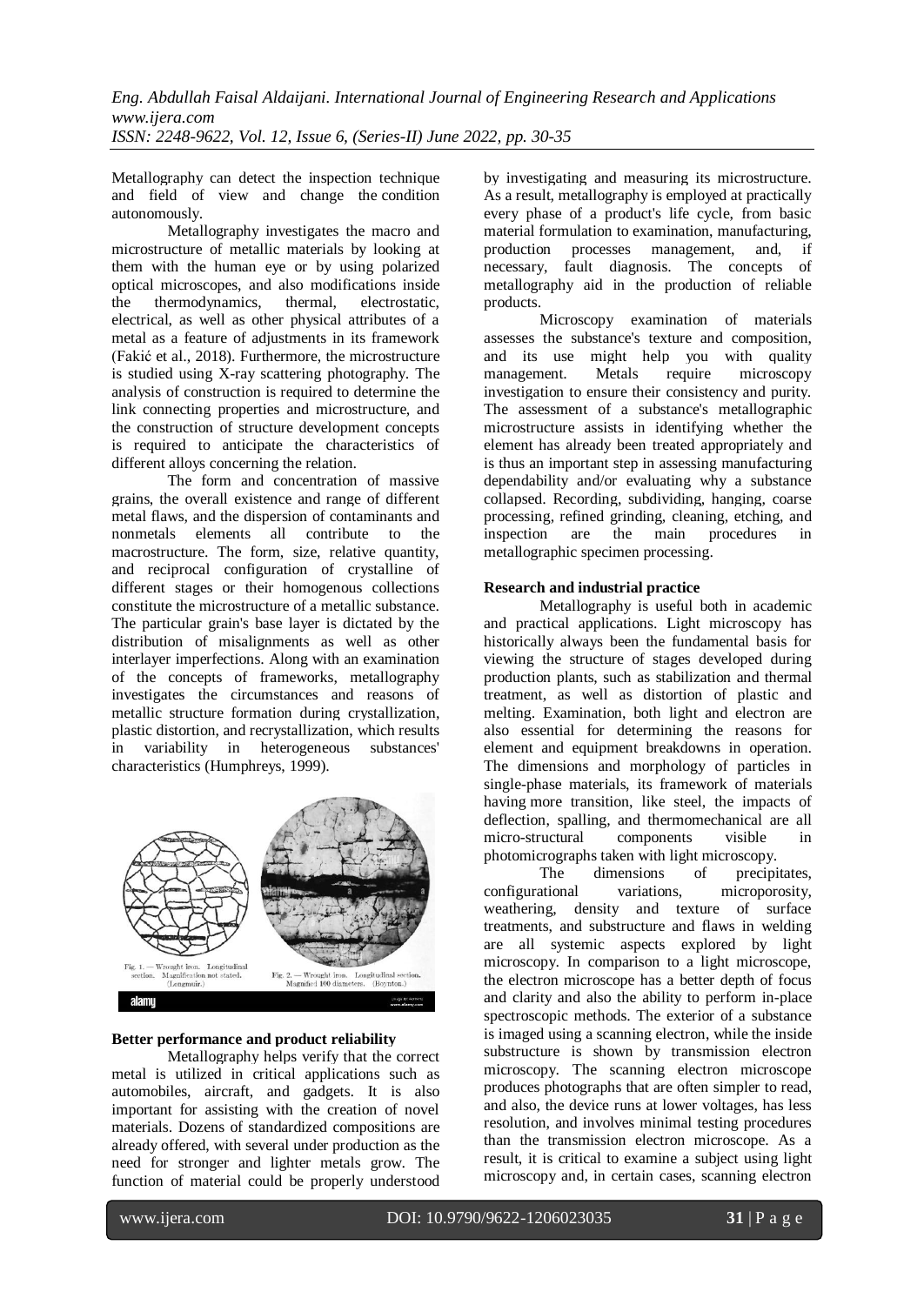microscopy prior to moving on to transmission electron microscopy (Powell et al., 2006).



## **How it can be a benefit in the engineering field**

#### **Metallography in the making of automobiles, automotive, and other materials**

Metallography is used in various by engineers in making of various products and components such as in an automotive, automobile, surgical components, and business used systems, taking an example of steel, aluminum, iron, titanium, they are all types of steel and are used by engineers in making of cars, trains, machinery, and power plants. By studying each material in detail, engineers are able to understand the microstructure of a material which can then be used to evaluate if a specific material is being suitably addressed, and it is a vital stage in determining product durability and determining why a substance failed if it is not handled properly.

Metallographic techniques may be used on ceramic materials, plastics, elastomer, and organic particles as well as steel, notwithstanding its namesake. Segmentation, installation in different polymer processes, polishing and etching to a primary mirror, biochemical or electrical ablation of the edges, visual or optical microscopy, and microscale impact surface hardness are some of the steps in the pretreatment process. Engineers research and develop elements that drive our systems and the world around us (Vasko & Belan, 2010). They convert elements into elevated metals, rising elements, and novel substances that are utilized in a variety of goods such as conducting polymers, sophisticated coverings, automobiles, airplanes, and implanted devices.

Metallographic engineers also evaluate<br>for security, design sustainable products for security, design sustainable

components, and technologies for reusing substances, analyses product defects, and establish test methods to guarantee components can resist harsh conditions. In the product testing of materials used to make implantable medical devices, metallography plays an important role. Perforated metal coverings on the exterior of certain transplant layouts promote adherence at the bone/metal interaction by allowing bone cells to develop into the metal substrates. In order to achieve legislation and quality criteria, the medical business must eliminate contamination.

### **Metal extraction, assessment, and evaluation**

Metals are extracted, refined, and recycled by engineers through examination and evaluation through metallographic study. Metallographic studies address issues such as preventing corrosion, controlling heat levels, and boosting product effectiveness. They contribute to the development and improvement of metals used in the medical, transit, defense, and performing arts. A metallographic study has an influence on other engineering domains. They create core elements that can improve the performance of a variety of goods and technologies. Physiological, extractive, and mineral processing are the three primary disciplines of metallographic study. It is concerned with problem resolution, such as the creation of metallic alloys for various industrial and building applications. The extraction of metal from ore and extracting minerals from the earth's crust are done through the study of metallography.

## **Importance in the industry working**

Metallography aids corporations in determining whether resources are secure and sufficient to use in the construction of bridges, automobiles, and motorbikes. Metallography helps verify that the correct metal is utilized in critical applications such as systems, technology devices, artificial intelligence, and electronics. It is also important for the creation of novel materials. Over the previous few decades, metallography has had a leading place as the most significant engineering element, with steel being the most essential. Different substances, such as porcelain, resins, and composite materials, are progressively threatening this dominance in numerous fields. Substances engineering is a fairly new phenomenon that combines metallography with other fields of study such as crystal and earthenware innovation, mineral composition, physiological and artificial science, strong quantum mechanics, and material science using modern methods to encompass all structural components, trying to make it one of the most diverse fields of study.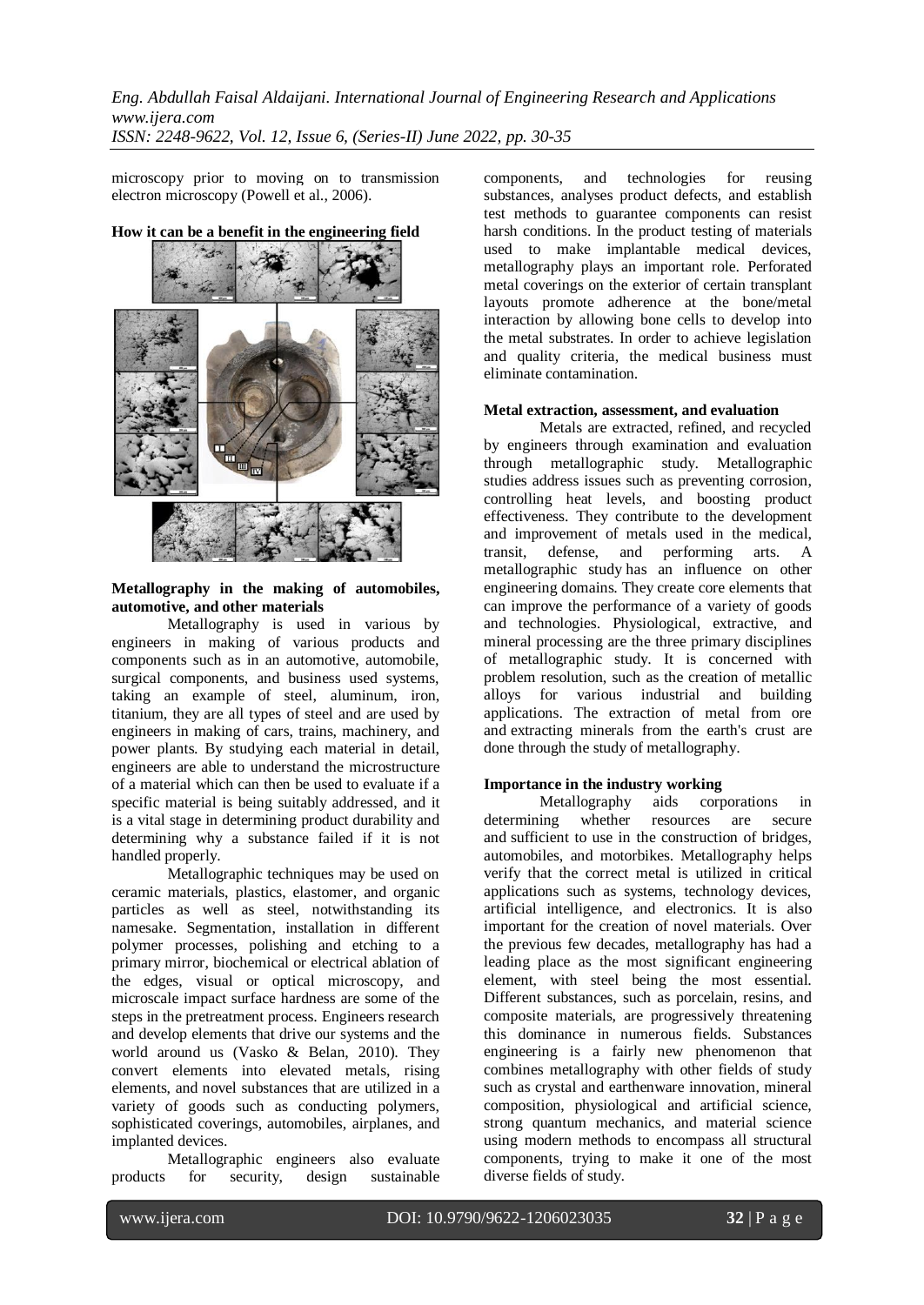Materials science is responsible for studying, developing, designing, and operating procedures that turn resources into goods and services engineered solutions that enhance the standard of living. It is sometimes stated that material science is the bedrock of new technological advances and that practical applications would not be conceivable lacking material scientists. Metals were driven to the cutting edge of technical development during industrialization, and they have remained there ever since, constituting the fundamental cornerstone of our contemporary society. It is difficult to imagine a world without telecommunications as well as transportation systems, community facilities, corporate equipment and materials, and security and efficiency gadgets. Several substances have risen to challenge metal's supremacy nowadays.

#### **Types of examinations used in this study and what is the purpose**

During the last century, metallography has become a vital instrument for the growth of research and industry, thanks to significant breakthroughs in microscope capability and subsequently, with the assistance of technology sampling. The initial stage in the metallographic examination is the sampling process, and this is essential for the growth of any research investigation: studied material must be characteristic of the substance under consideration. It is impossible to fix a sample selection that is not illustrative of the content. It is also hard to make up for bad dissection later since the original harm necessitates extra, time-consuming repair measures.

The next and equally crucial phase is to plan a metallographic specimen properly, and there is no one-size-fits-all solution. The explanation for this comment would be that expertise plus instincts are critical for revealing the material's fundamental strength while avoiding causing significant change and damage so that we can identify and establish measurable features of attraction. By using a chosen and managed solution, metallographic etching can determine the structure or unbuilt the metal inwards from the surface (Jordan et al., 1993). The varying rates of the breakdown of building elements underneath the intervention of the etching chemical generate this sequential deterioration.

The light beam is beneficial for revealing microstructures, detecting random orientation, inspecting oxide surface coatings, and identifying distinct compositional stages (Akca & Trgo, 2015). Etching is undoubtedly the most unpredictable phase, and therefore, careful selection of the optimal etch composition, as well as temperature and etch duration management, are required to provide reliable and reproducible results. To identify the best settings for this stage, a trial and error experimental technique is frequently used. Metallographic microscopes are used to detect flaws in metal substrates, define average crystallite limits in metallic materials, and investigate mineral deposits. Lateral lighting is used in this sort of microscope, wherein the LED light is placed further into the magnifications lens underneath the lens through a light beam. The sample is illuminated by light that passes through the target and is concentrated on it.

The radiation that has been deflected or resorted to the target is pictured at the lens. Alloys and other impenetrable things can be inspected underneath. In digital forensics and medical inspection, such methods are also useful. Digital photography and recording are critical for the sustainability of record-keeping as well as historical artifacts or artworks. It stores stuff in a secure location. Quantitative image processing entails obtaining knowledge/analysis from digital pictures. Considering the vast quantity of data created and gathered, this is performed with technological advances to spot patterns, develop maps, and interpret signals inside pictures which is impossible to be carried out with the naked eye.



### **Most accurate procedure for measuring grain size**

Metals, with the exception of a few exceptions, are crystalline in form and, with the exception of single crystals, possess inner grain size. The elements in each expanding grain are scheduled in a precise arrangement that relies on the crystalline metal matrix or alloy whenever a novel grain is nucleated throughout treatment. Grain shape differs, especially in relation to grain size (De Andres et al.,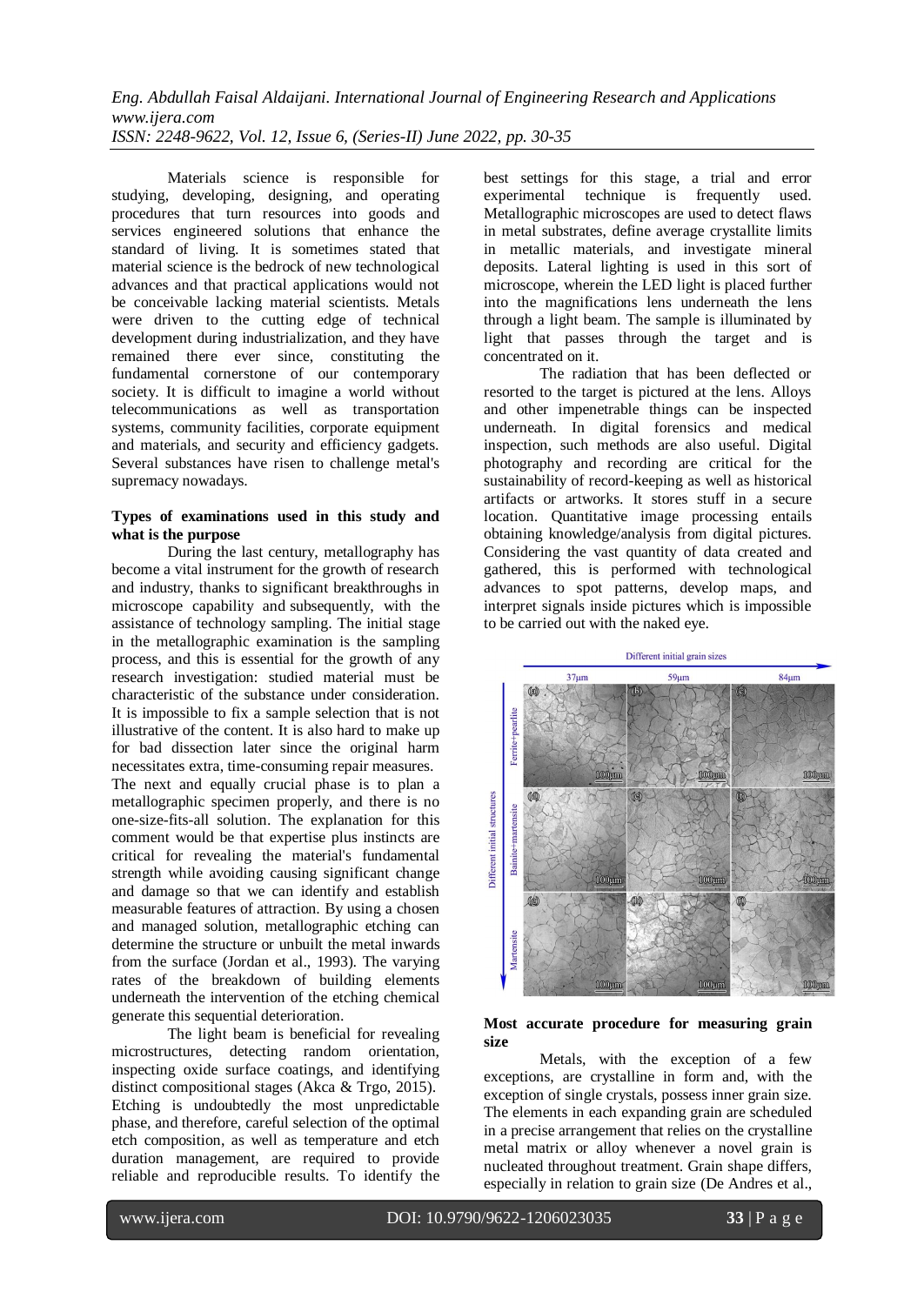2001). The many sorts of grains that may be found in metals confound grain size estimation, despite the fact that their essential forms seem to be the same.

The amount of grains per square millimeter area, NA, is obtained using the planimetric approach given below, from which the average grain area, A, may be calculated. Even though this presupposes that the cross-sectional form of the grains is square, which it is not, it is usual practice to take the square root of A and call it the grain diameter, d. The intercept approach produces a mean intercept length, L3, with no particularly clearly defined connection to NA, A, or d. A number of techniques for estimating the number of grains per unit volume, NV, wherein the average grain volume, V, may be determined, have also been devised. The link between such temporal grain size metrics and the aforementioned planar measures is similarly ambiguous.

Grain sizes are now often expressed using an exponential smoothing formula: While n is the number of grains per square inch at 100X magnification, and G is the ASTM grain size number,  $n = 2 G - 1$ . With the publication of ASTM standard E 91, Methods of Measuring the Median Grain Size of Non-Ferrous Metals, Other Than Copper and Their Alloys, in 1951, this approach was created and presented. Although the NA, d, or L3 values have been used as measurements of grain size for many years, the G values were quickly embraced owing to their simplicity (Chang & Chung, 2012). We can directly link the number of grains per unit area to G. ASTM Council E-4 has been a world pioneer in grain size measuring technique standardization. The Jeffries plan metric technique was first proposed as the primary measuring method by Methods E 2. Because you must cross off the grains as your number them to reduce tracking mistakes, this approach is more difficult to employ at a rate of production than the interception technique.

The interception approach, as modified by Halle Abrams, became the favored analytical methodology with the 1974 edition of Test Methods E 112. Since 1974, the three-circle intercept approach, which has been defined in Test Methods E 112, has provided a more exact estimate of grain size in a fraction of a second needed by the planimetric technique. It is critical to propose the most excellent approach for every assessment when using manual procedures. The norm is currently under amended to offer improved guidelines for evaluating the grain size of damaged grains. Test Methods E 112 is developed for evaluating the grain size of eutectic grain structures with such a regular size dispersion. A grain size guideline for evaluations generated using semiautomatic or automated image analyzers was recently created by Committee E-4. Methods E 930, Methods E 1181, and Test Methods E1382 were established by no other standards authoring organization.

## **II. CONCLUSION**

Both for manufacturing and investigation, metallography has shown to be an extremely helpful metallurgy instrument. Metallography is the study of the inner structure of metal properties. It encompasses the inspection and characterization of a metal's grains, stages, surfaces, and crystalline structure, as well as for non-metallic impurities and gaps, weathering concretions, and textured surfaces. Typically, the approach focuses on collecting an item to provide a sample, which is subsequently placed, machined, polished, and imprinted for microscopic inspection underneath light microscopy. This basic procedure is still viable, although there has been a significant shift in the last few centuries from a solely visual tool that allows users structure inspection to approaches that rely on rays. We have seen the rise of new, effective strategies in recent years. As a result, metallography involves more than just microscopy, and it also includes methods for revealing the physical and structural characteristics of metallic materials.

## **REFERENCES**

- [1]. Akca, E., & Trgo, E. (2015). Metallographic procedures and analysis–A review. *Periodicals of Engineering and Natural Sciences (PEN)*, *3*(2), 1-10
- [2]. Chang, F. J., & Chung, C. H. (2012). Estimation of riverbed grain-size distribution using image-processing techniques. *Journal of Hydrology*, *440*, 102-112.
- [3]. De Andres, C. G., Bartolomé, M. J., Capdevila, C., San Martın, D., Caballero, F. G., & López, V. (2001). Metallographic techniques for the determination of the austenite grain size in medium-carbon microalloyed steels. *Materials characterization*, *46*(5), 389-398.
- [4]. Fakić, B., Burić, A., & Horoz, E. (2018, June). Science of Metals Through Lens of Microscope. In *International Conference "New Technologies, Development and Applications"* (pp. 113-120). Springer, Cham.
- [5]. Humphreys, F. J. (1999). Quantitative metallography by electron backscattered diffraction. *Journal of microscopy*, *195*(3), 170-185.
- [6]. Jordan, C. E., Goggins, K. M., Benscoter, A. O., & Marder, A. R. (1993). Metallographic preparation technique for hot-dip galvanized